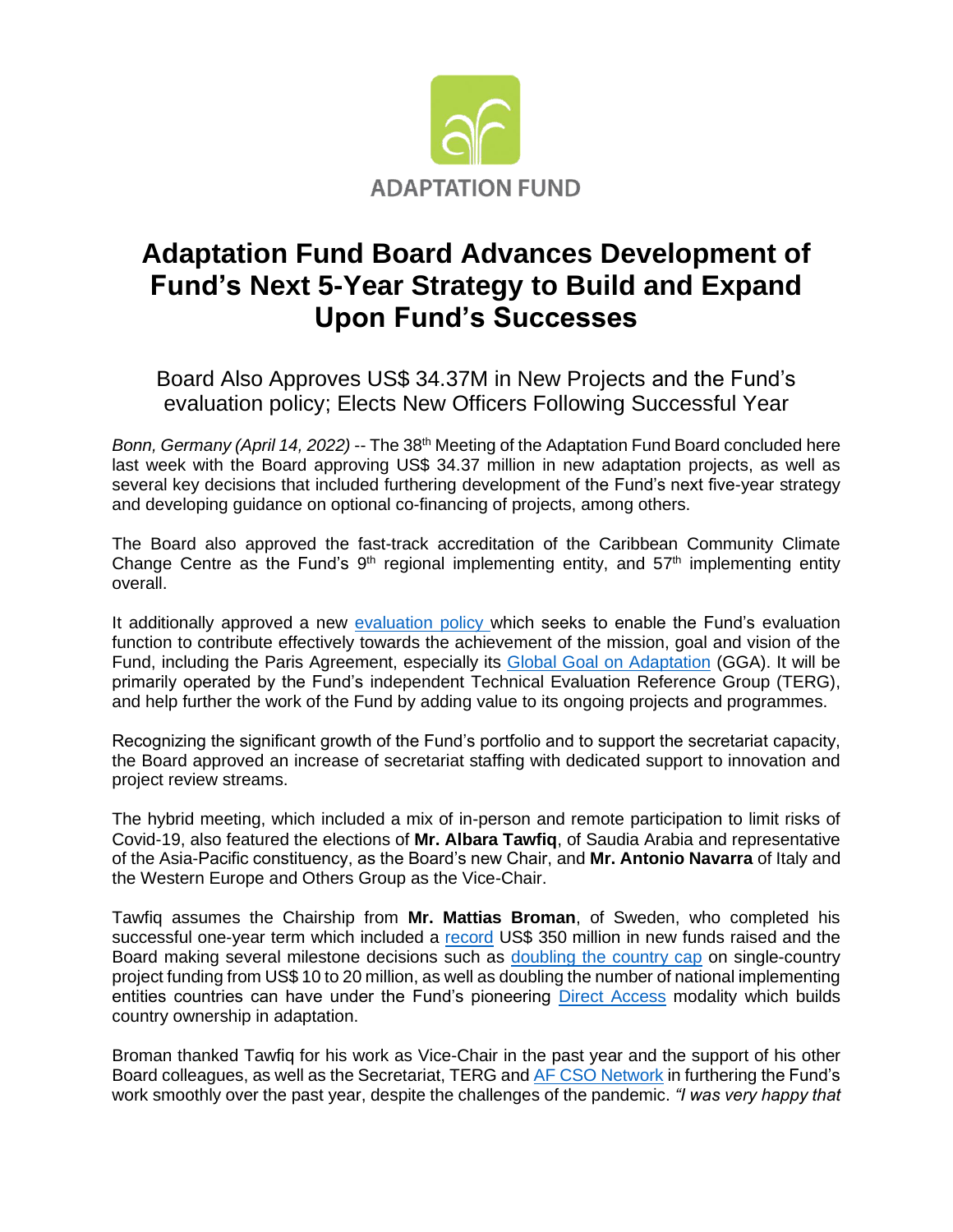

*we could take several key decisions including to raise the cap, which was a much-awaited decision, and the successful dialogue we had at COP26 in Glasgow and very successful resource mobilization we managed to do there,"* **Broman** said.

Tawfiq expressed his appreciation to Broman for the great results the Fund achieved under his leadership and guidance, and his appreciation to the Secretariat and colleagues for having kept the Fund moving in the right direction through Covid-19. *"Following the successes of COP26 and the milestones the Adaptation Fund achieved in recent years, we have a great responsibility ahead of us and I look forward to working with you all and your continued support,"* said **Tawfiq**, before presiding over the two-day meeting.

Following the meeting, Tawfiq added, "*I am pleased with the meeting results. The Adaptation Fund Board took a number of key decisions to advance the Fund's work, including furthering development of the second Medium-Term Strategy which will build on the Fund's excellent work over the last five years in the pillars of Action, Innovation and Learning and Sharing, and take it some steps further to continue to innovate and adapt to the rising adaptation needs of the countries we serve. We also were able to approve a number of new projects on the ground, including the Fund's first regional project covering Chad and Sudan and its first single-country projects in Trinidad and Tobago, and Kyrgzstan*."

The Board's greenlight to pursue development of the Fund's next five-year Medium-Term Strategy (MTS) under [option 2](https://www.adaptation-fund.org/document/elements-and-options-for-the-funds-medium-term-strategy-2023-2027/) of several possible directions that were provided by the Secretariat will build on the strategic framework and achievements of the first MTS while adding further enhancements by proposing strategic updates and adjustments aimed at consolidating the Fund's success and comparative advantage and optimizing its impact. The Fund will also undertake additional [stakeholder consultations](https://www.adaptation-fund.org/adaptation-fund-invites-broad-input-from-stakeholders-as-it-begins-development-of-next-five-year-strategy/) in further developing a draft MTS for the next Board meeting.

In approving development of a consultative process to provide guidance on [optional co-financing](https://www.adaptation-fund.org/document/full-cost-of-adaptation-reasoning-and-co-financing/) of projects to further maximize impacts of projects, the Fund will work on defining scope, parameters, potential finance instruments, and ways to address potential risks for co-financing. This will build on the Fund's niche of often piloting the first adaptation projects in many places that in addition to producing many direct adaptation benefits to the vulnerable populations they serve, frequently produce successful models that have been later replicated or scaled up by other partners.

*"We have seen Adaptation Fund projects scaled up in nearly 20 instances to date, and governments or other organizations sometimes add funding to projects, which can lead to transformative impacts for climate-vulnerable communities,"* said **Mr. Mikko Ollikainen**, Head of the Adaptation Fund. *"This is something we will continue to build on, and the Board's decision opens the doors to more potential interest from the public and private sector in adding value to or extending the reach of Fund projects in the future in a more systematic way. I was also pleased to see the Board approve not only several concrete adaptation projects, but also advance key strategic elements such as Enhanced Direct Access and new [innovation](https://www.adaptation-fund.org/apply-funding/innovation-grants/) grants which is a growing area of the Fund that is aimed at taking innovation in adaptation a step further to try to help create additional proven models to help address the urgency of climate change."*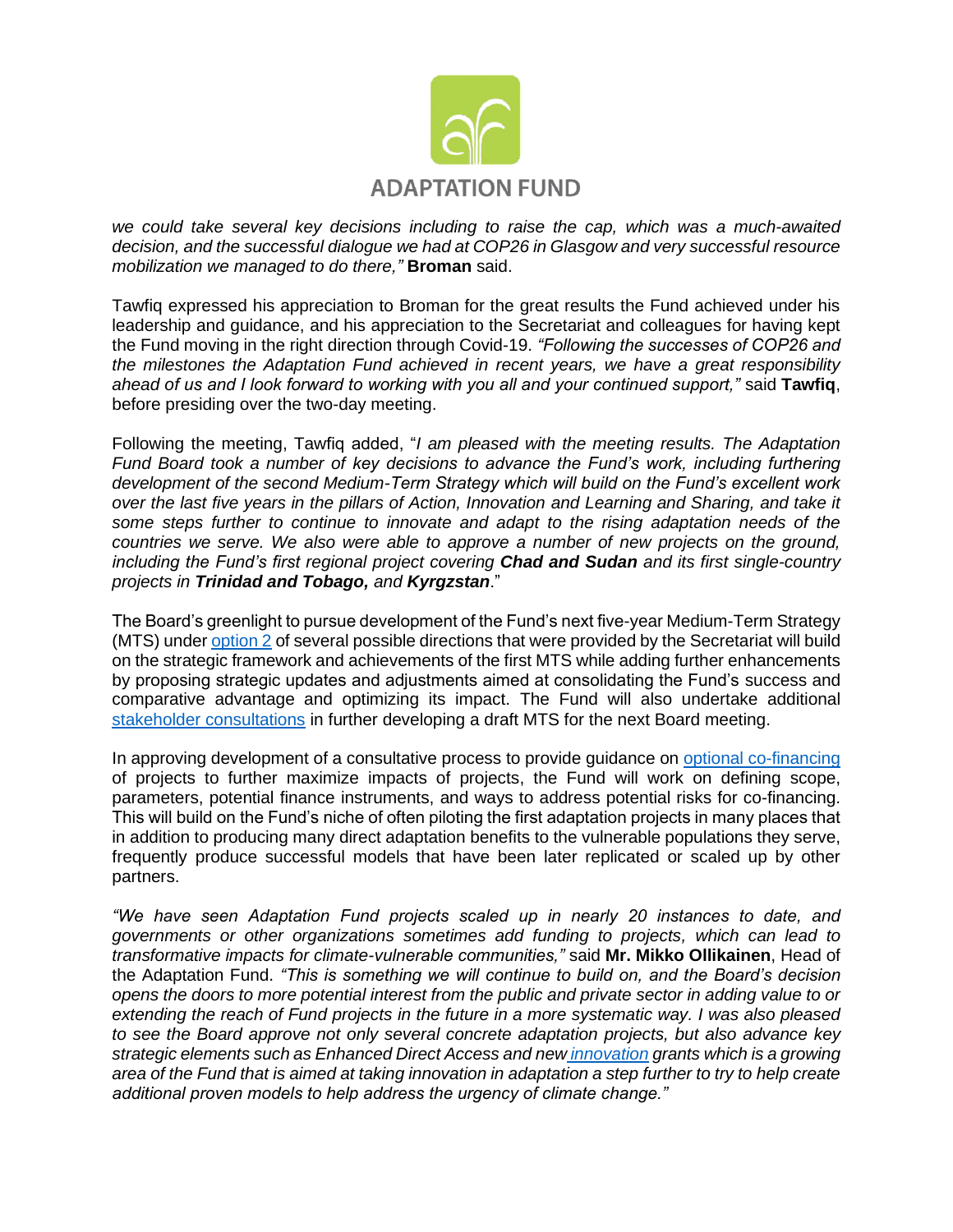

The Board also approved the FY '23 work plans and budgets of the Secretariat and TERG, as well as surveys to gather additional input on a [draft resource mobilization strategy](https://www.adaptation-fund.org/document/draft-resource-mobilization-strategy-2022-2025/) and action plan, among other decisions.

Broman will remain on the Board and serve as Chair of the Ethics and Finance Committee, and a representative of Western Europe and Others. Other new officers elected included **Ms. Fatou Ndeye Gaye** (The Gambia, Africa constituency) as Chair of the Project and Programme Review Committee, **Mr. Kevin Adams** (U.S., Annex I countries representative) as Chair of the Accreditation Panel, and **Ms. Patience Damptey** (Ghana, Africa constituency) as Vice-Chair of the Panel.

The Board's funding decisions included:

- A US\$ 14 million project to be implemented by the Food and Agriculture Organization in **Chad and Sudan** to strengthen resilience to climate and Covid-19 shocks through integrated water management on the countries' border;
- a US\$ 10 million project implemented by the Development Bank of Latin America (CAF) in **Trinidad and Tobago** for multisectoral adaptation measures to climate change in the South Oropuche River Basin for flood relief;
- a US\$ 10 million project carried out by the International Fund for Agricultural Development in **Kyrgzstan** to build resilience among pastoral communities;
- a US\$ 250,000 innovation grant to the Ministry of Water and Environment in **Uganda** to enhance resilience to climate-induced flooding and drought through the deployment of water-filled barriers;
- the endorsement of 11 project concepts and pre-concepts, including US\$ 122,000 in project formulation grants to develop them further. Among these are a proposal to scale up the Fund's successful project in **Costa Rica** by the Fund's national implementing entity in that country, *Fundecooperación* para el Desarrollo Sostenible, and large innovation grant concepts in **Egypt** as well as **The Gambia and Tanzania**;
- setting aside US\$ 60 million for regional project proposals in FY '23; and
- setting aside another US\$ 20.2 million for Enhanced Direct Access (EDA) projects in FY '23. EDA builds on Direct Access by [empowering national implementing entities](https://www.adaptation-fund.org/wp-content/uploads/2017/05/AdaptationStory-SouthAfrica-WEB.pdf) to identify and fund locally-led micro-projects directly. EDA has been piloted in South Africa and a few other Fund projects.

## **ABOUT THE ADAPTATION FUND**

Since 2010, the Adaptation Fund has committed nearly US\$ 878 million for climate change adaptation and resilience projects and programmes, including 129 concrete, localized projects in the most vulnerable communities of developing countries around the world with 33 million total